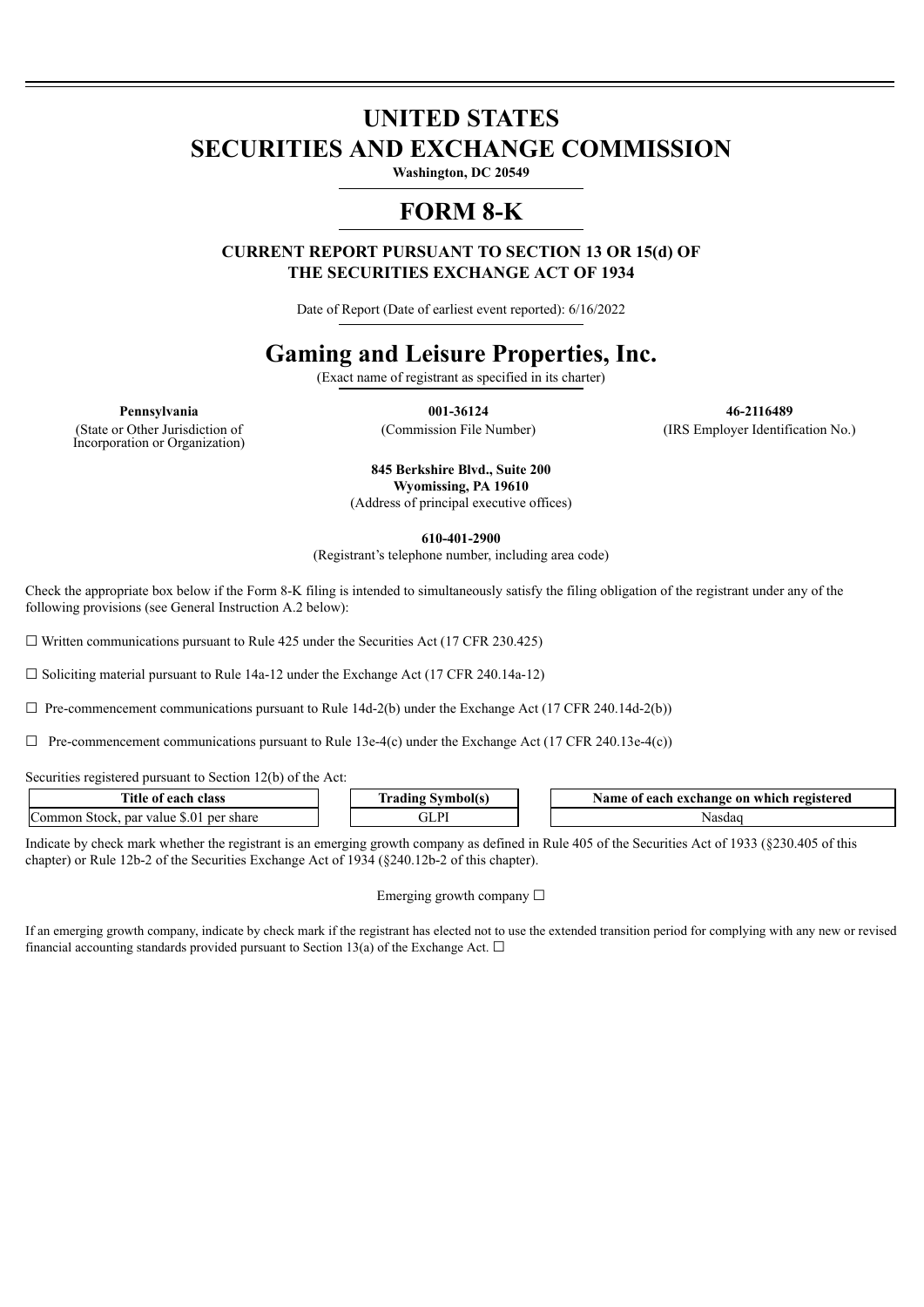#### **Item 5.07. Submission of Matters to a Vote of Security Holders.**

On June 16, 2022, Gaming and Leisure Properties, Inc. (the "Company") held its 2022 Annual Meeting of Shareholders (the "Annual Meeting"). A total of 247,834,522 shares of the Company's Common Stock were entitled to vote as of April 12, 2022, the record date for the Annual Meeting, of which 230,342,034 shares were present in person or by proxy at the Annual Meeting. The following is a summary of the final voting results for each matter presented to shareholders.

**PROPOSAL 1.** Election of directors to hold office until the 2023 Annual Meeting of Shareholders and until their respective successors have been duly elected and qualified.

| <b>Nominee</b>          | <b>For</b>    | <b>Against</b> | <b>Abstain</b> | <b>Broker Non-Votes</b> |
|-------------------------|---------------|----------------|----------------|-------------------------|
| Peter M. Carlino        | 210,080,903   | 6,950,687      | 162,084        | 13,148,360              |
| JoAnne A. Epps          | 216,350,723   | 679,810        | 163,141        | 13,148,360              |
| Carol ("Lili") Lynton   | 214,534,134   | 2,496,086      | 163,454        | 13,148,360              |
| Joseph W. Marshall, III | 214,926,652   | 2,000,677      | 266,345        | 13,148,360              |
| James B. Perry          | 214,850,292   | 2,091,102      | 252,280        | 13,148,360              |
| Barry F. Schwartz       | 216,550,536   | 471,802        | 171,336        | 13,148,360              |
| Earl C. Shanks          | 216,799,251   | 225,468        | 168,955        | 13,148,360              |
| E. Scott Urdang         | 209, 767, 478 | 5,033,777      | 2,392,419      | 13,148,360              |

**PROPOSAL 2.** Ratification of the appointment of Deloitte & Touche LLP as the Company's independent registered public accounting firm for the current

|                                       | For         | <b>Against</b> | Abstentions |
|---------------------------------------|-------------|----------------|-------------|
| fiscal year ending December 31, 2022. | 229,550,449 | 288.546        | 503.039     |
|                                       |             |                |             |

**PROPOSAL 3.** Approval of, on a non-binding advisory basis, the Company's executive compensation.

| <u>For</u>    | <b>Against</b> | <b>Abstentions</b> | <b>Broker Non-Votes</b> |
|---------------|----------------|--------------------|-------------------------|
| 208, 373, 395 | 8,570,145      | 250,134            | 13,148,360              |

2